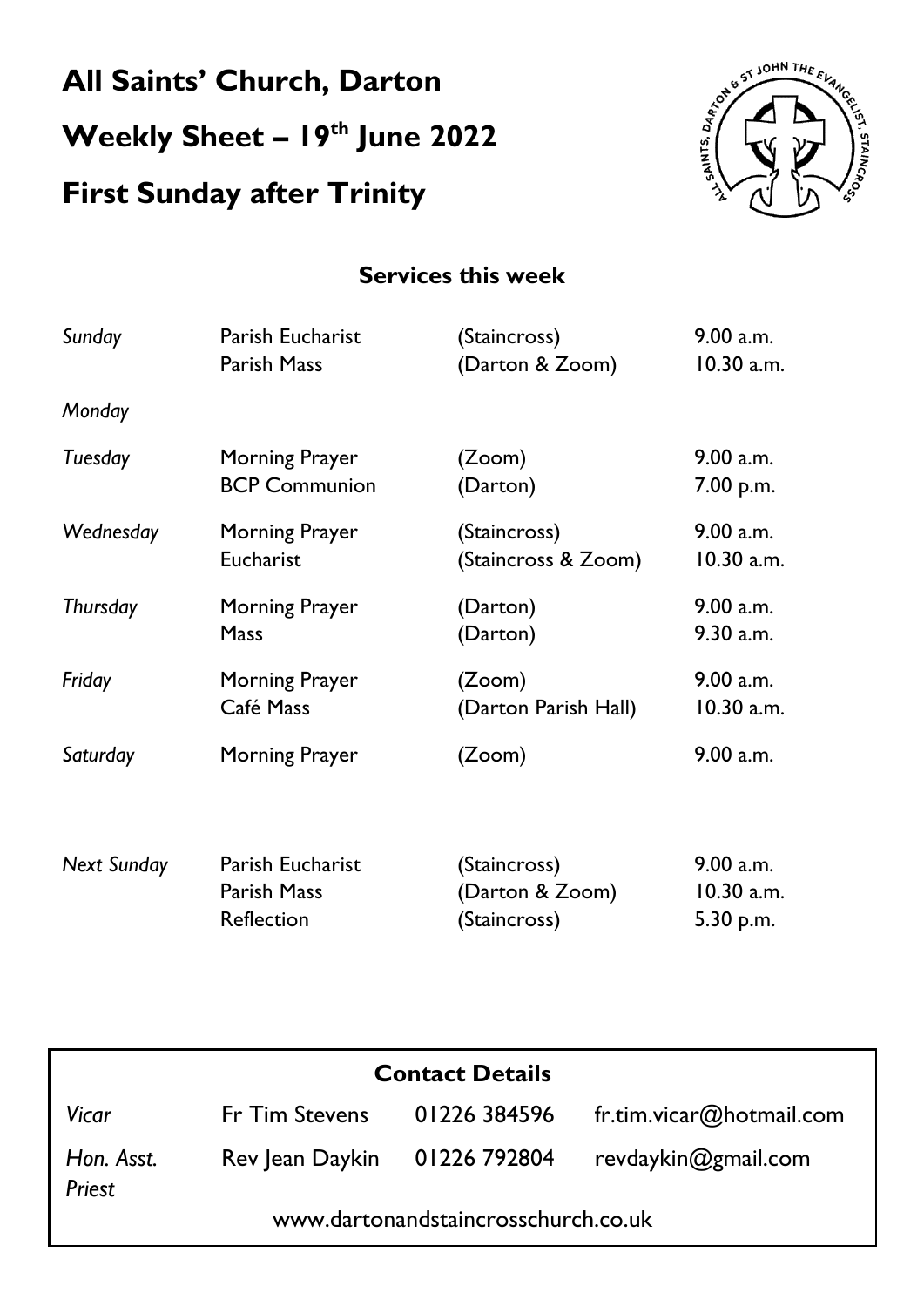## **Notices**

Having not been able to hold it in recent years, the annual Strawberry Tea is returning in the churchyard at Darton on Saturday  $25th$  June, from 2 to 4, and will include raffles, tombolas and stalls of all sorts. Tickets are available from All Saints on Saturday mornings, or from Mollie on 07771 658546 for  $\angle 4$  for adults or  $\angle 2$  for children. If anybody has any raffle or tombola prizes they are willing to donate, please drop these off in church.

Emily Lawrence, who is coming to serve her curacy with us, will be ordained Deacon in Wakefield Cathedral on Saturday  $2^{nd}$  July at 3.00 p.m. Unfortunately there isn't room in the Cathedral for us all to be there to support her, but there will be a party afterwards in St John's Parish Hall from 5.00 onwards. Please do come and both get to know, and support, Emily as she begins her ministry among us.

On Friday 8th July, **Aires & Gracenotes** will perform a programme called Sweet Power of Song in All Saints' at 7.00 p.m. Rachel Van Heel (Soprano), Dawn Lloys (Mezzo-soprano) and Peter Reasbeck will bring a programme of music from different ages and origins, and on Saturday 16th July, **Angel Voices** will be returning at 7.00 p.m. Further details to follow soon.

Our next events in St John's Parish Hall will be:

- July 9th The Tell Tale Hearts Children's Touring Theatre Company will be showing **Bluebird,** a compelling, interactive quest adventure raising important philosophical questions in an afternoon performance. More details available soon.
- August  $5<sup>th</sup>$  The critically acclaimed Pantaloons are returning for an outdoor performance of their own anarchic spin on **The Wind in the Willows.** This will be an early evening performance, and please bring your own outdoor seating. More details available soon.

Our next **Sunday @ 4 Concerts** in All Saints' will be:

- July 17th Elizabeth Charlesworth and Richard Taylor celebrate Ralph Vaughan Williams and his legacy to honour the  $150<sup>th</sup>$  anniversary of this great English composer's birth.
- August 14th The Kenwood-Reasbeck Duo perform a programme of Oboe & Piano music.

#### **Prayer requests**

*Please pray for those who have asked for our prayers*

Gordon Seaman, Barbara Roberts, Gina & Mike Rae, Derek Smithson, Michael Padley, Alistair Elliott, Tom Daykin, Margaret Waterhouse, Frances, Paul McMahon, Mark Younger, Olivia, Celia Nixon, Mark & family, Vanessa Hinds, Levi Ditchburn, Fr David Nicholson, Steve & Jane Haigh, Christopher Spruce, Gavin Joynt, Neil Higginbottom, Louise, David & Jane Russell, Andrea Ellis, Norman Cavill, Glenda Rae & family. Tony Fox & family

*Please pray for those who have died recently* Tim Wilson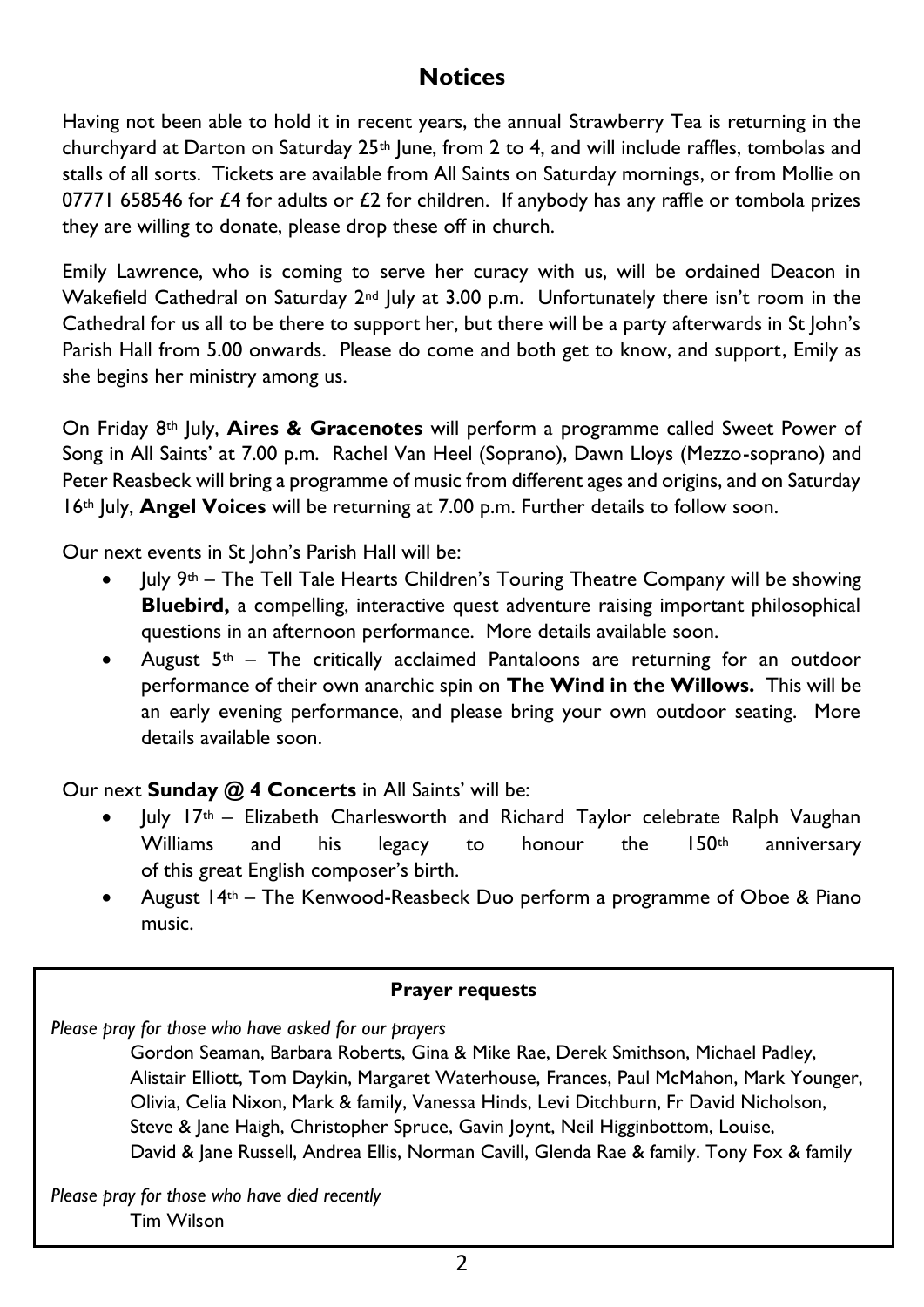### **Processional Hymn**

Jesus calls us o'er the tumult of our life's wild, restless sea; day by day His sweet voice soundeth, saying "Christian, follow me!"

As of old St Andrew heard it by the Galilean lake, turned from home and toil and kindred, leaving all for His dear sake.

Jesus calls us from the worship of the vain world's golden store, from each idol that would keep us, saying "Christian, love me more."

In our joys and in our sorrows, days of toil and hours of ease, still He calls, in cares and pleasures, "Christian, love Me more than these."

Jesus calls us: by Thy mercy, Saviour, help us hear Thy call; give our hearts to Thine obedience, serve and love Thee best of all! *Words:* Cecil Alexander

*Tune:* St Andrew

## **The Collect**

O God, the strength of all those who put their trust in you, mercifully accept our prayers and, because through the weakness of our mortal nature we can do no good thing without you, grant us the help of your grace, that in the keeping of your commandments we may please you both in will and deed; through Jesus Christ your Son our Lord, who is alive and reigns with you, in the unity of the Holy Spirit, one God, now and for ever.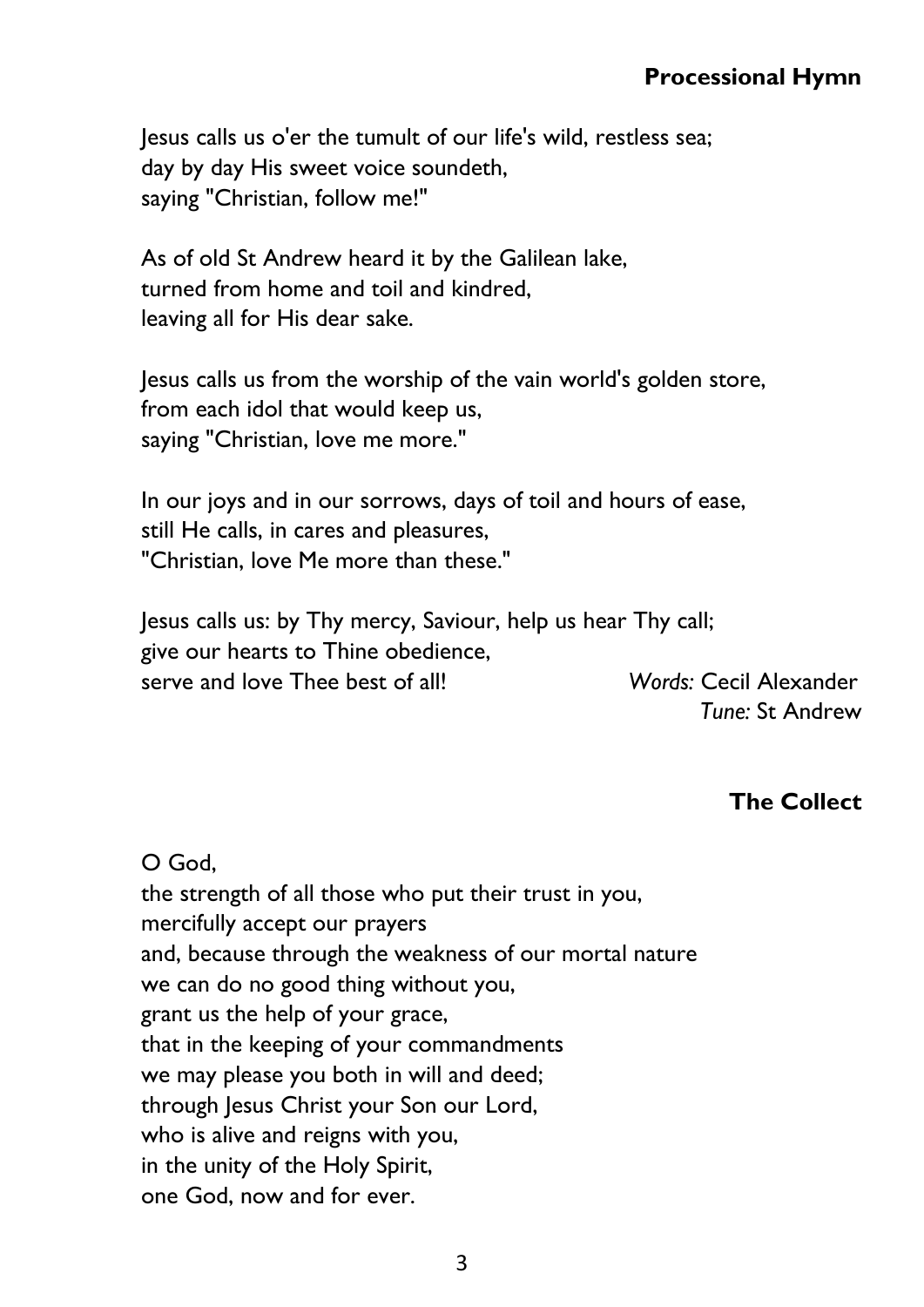Now before faith came, we were imprisoned and guarded under the law until faith would be revealed. Therefore the law was our disciplinarian until Christ came, so that we might be justified by faith. But now that faith has come, we are no longer subject to a disciplinarian, for in Christ Jesus you are all children of God through faith. As many of you as were baptized into Christ have clothed yourselves with Christ. There is no longer Jew or Greek, there is no longer slave or free, there is no longer male and female; for all of you are one in Christ Jesus. And if you belong to Christ, then you are Abraham's offspring, heirs according to the promise.

## **Gradual Psalm Psalm 42**

As the deer pants for the water so my soul longs after You. You alone are my hearts desire and I long to worship You. *You alone are my strength, my shield to You alone may my spirit yield. You alone are my heart's desire and I long to worship You.*

I want You more than gold and silver only You can satisfy. You alone are the real joy giver and the apple of my eye. *You alone are my strength, my shield…*

#### *PLEASE STAND AS THE GOSPEL BOOK IS TAKEN TO THE LECTERN*

You're my friend and You are my brother even though You are a King I love You more than any other so much more than any thing *You alone are my strength, my shield…*

> *Translated:* Martin Nystrom  *Tune:* Martin Nystrom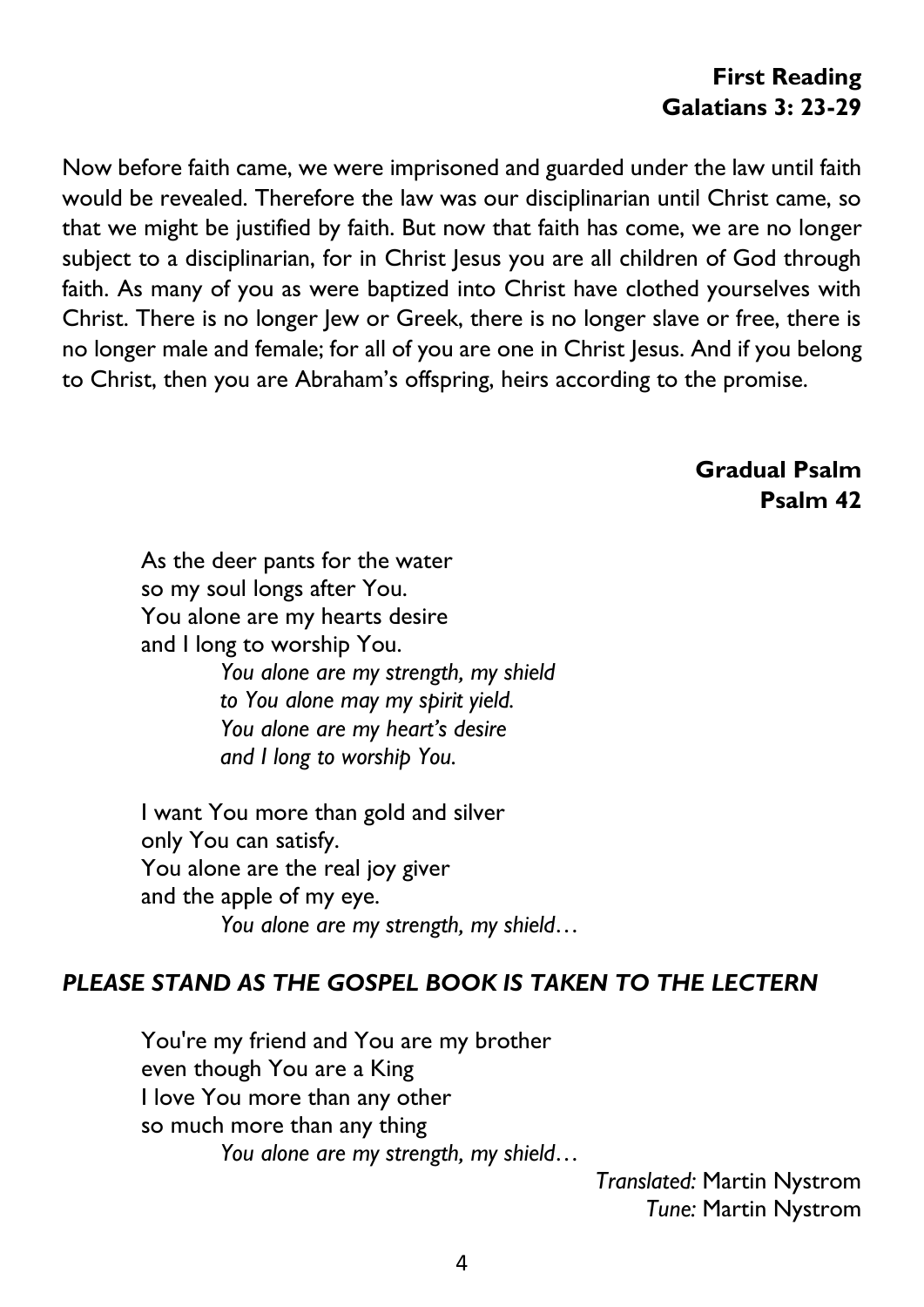Then they arrived at the country of the Gerasenes, which is opposite Galilee. As he stepped out on land, a man of the city who had demons met him. For a long time he had worn no clothes, and he did not live in a house but in the tombs. When he saw Jesus, he fell down before him and shouted at the top of his voice, 'What have you to do with me, Jesus, Son of the Most High God? I beg you, do not torment me'— for Jesus had commanded the unclean spirit to come out of the man. (For many times it had seized him; he was kept under guard and bound with chains and shackles, but he would break the bonds and be driven by the demon into the wilds.) Jesus then asked him, 'What is your name?' He said, 'Legion'; for many demons had entered him. They begged him not to order them to go back into the abyss.

Now there on the hillside a large herd of swine was feeding; and the demons begged Jesus to let them enter these. So he gave them permission. Then the demons came out of the man and entered the swine, and the herd rushed down the steep bank into the lake and was drowned.

When the swineherds saw what had happened, they ran off and told it in the city and in the country. Then people came out to see what had happened, and when they came to Jesus, they found the man from whom the demons had gone sitting at the feet of Jesus, clothed and in his right mind. And they were afraid. Those who had seen it told them how the one who had been possessed by demons had been healed. Then all the people of the surrounding country of the Gerasenes asked Jesus to leave them; for they were seized with great fear. So he got into the boat and returned. The man from whom the demons had gone begged that he might be with him; but Jesus sent him away, saying, 'Return to your home, and declare how much God has done for you.' So he went away, proclaiming throughout the city how much Jesus had done for him.

#### **Offertory Hymn**

I heard the voice of Jesus say, "Come unto me and rest; lay down, O weary one, lay down your head upon my breast." I came to Jesus as I was, so weary, worn, and sad. I found in Him a resting place, and He has made me glad.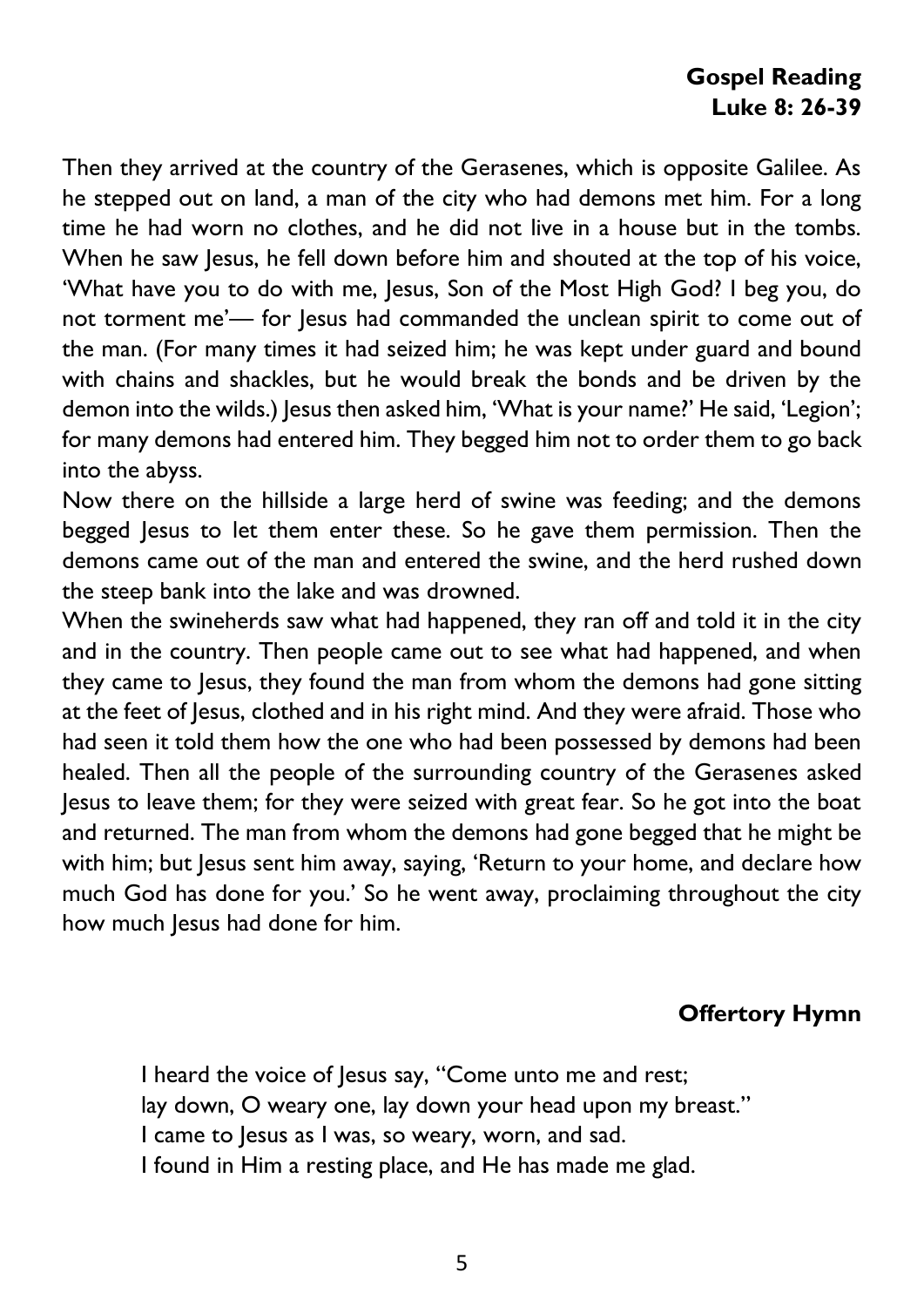I heard the voice of Jesus say, "Behold, I freely give the living water, thirsty one; stoop down and drink and live." I came to Jesus, and I drank of that life-giving stream; my thirst was quenched, my soul revived, and now I live in Him.

I heard the voice of Jesus say, "I am this dark world's light; look unto me, thy morn shall rise, and all thy day be bright." I looked to Jesus, and I found in him my star, my sun, and in that light of life I'll walk till travelling days are done.

*Words:* Horatius Bonar *Tune:* Kingsfold

## **Communion Hymns**

Let all mortal flesh keep silence, and with fear and trembling stand. Ponder nothing earthly minded, for with blessing in his hand Christ our God to earth descendeth our full homage to demand.

King of kings, yet born of Mary, as of old on earth He stood, Lord of lords, in human vesture, in the body and the blood, He will give to all the faithful His own self for heavenly food.

Rank on rank the host of heaven spreads its vanguard on the way, as the Light of light descendeth from the realms of endless day that the powers of hell may vanish, as the darkness clears away.

At His feet the six-winged seraph, cherubim with sleepless eye, veil their faces to the Presence, as with ceaseless voice they cry, "Alleluia! Alleluia! Alleluia, Lord Most High!" *Words:* tr. G. Moultrie *Tune:* Picardy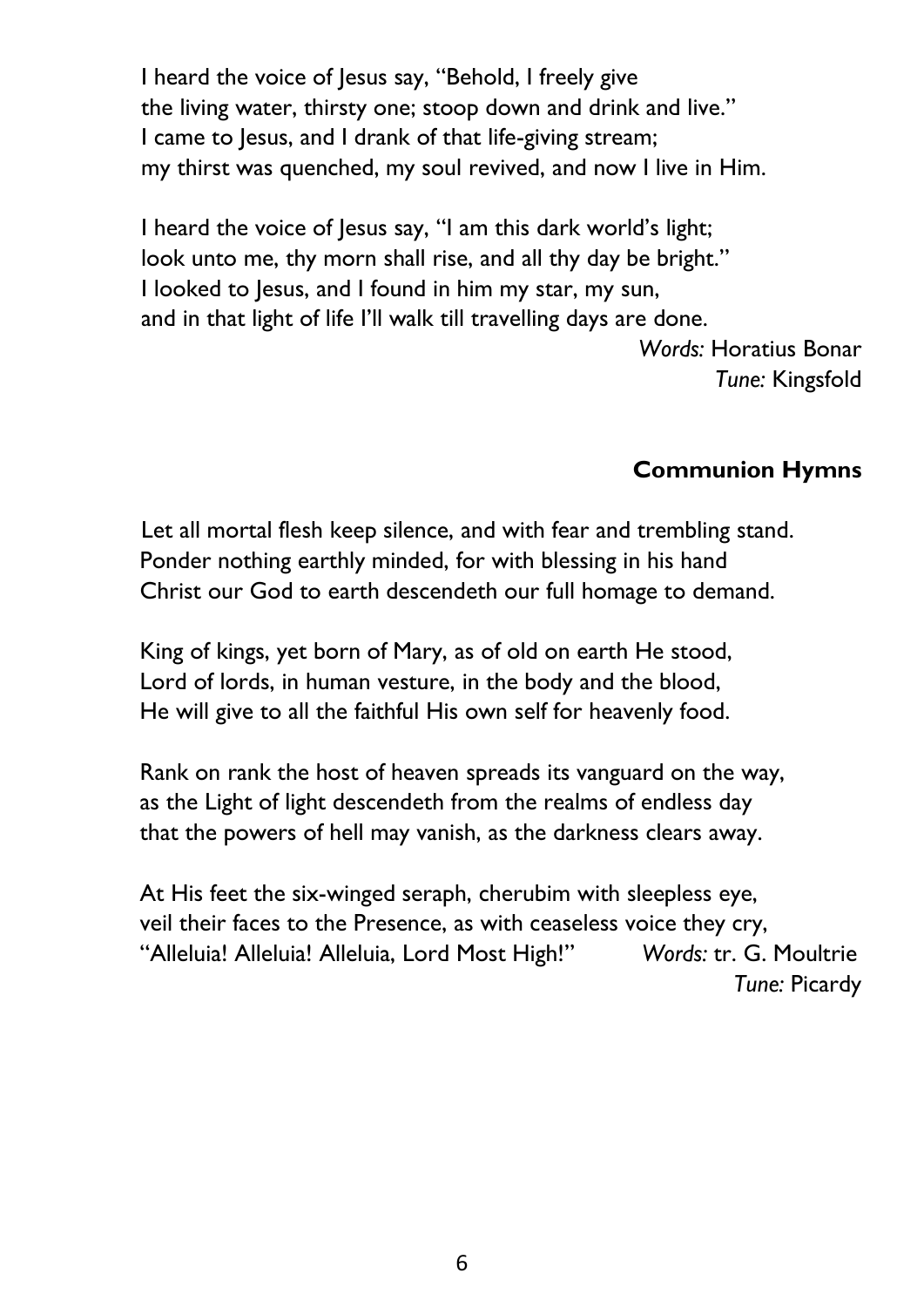Immortal Love for ever full, for ever flowing free, for ever shared, for ever whole, a never-ebbing sea.

Our outward lips confess the name all other names above; love only knoweth whence it came and comprehendeth love.

We may not climb the heavenly steeps to bring the Lord Christ down; in vain we search the lowest deeps, for Him no depths can drown:

But warm, sweet, tender, even yet a present help is He; and faith has still its Olivet, and love its Galilee.

The healing of His seamless dress is by our beds of pain; we touch Him in life's throng and press, and we are whole again.

Through Him the first fond prayers are said our lips of childhood frame; the last low whispers of our dead are burdened with His name.

Alone, O Love ineffable, Thy saving name is given; to turn aside from Thee is hell, to walk with Thee is heaven.

*Words:* John Whittier *Tune:* Bishopthorpe

#### **Post-Communion Prayer**

Eternal Father, we thank you for nourishing us with these heavenly gifts: may our communion strengthen us in faith, build us up in hope, and make us grow in love; for the sake of Jesus Christ our Lord.